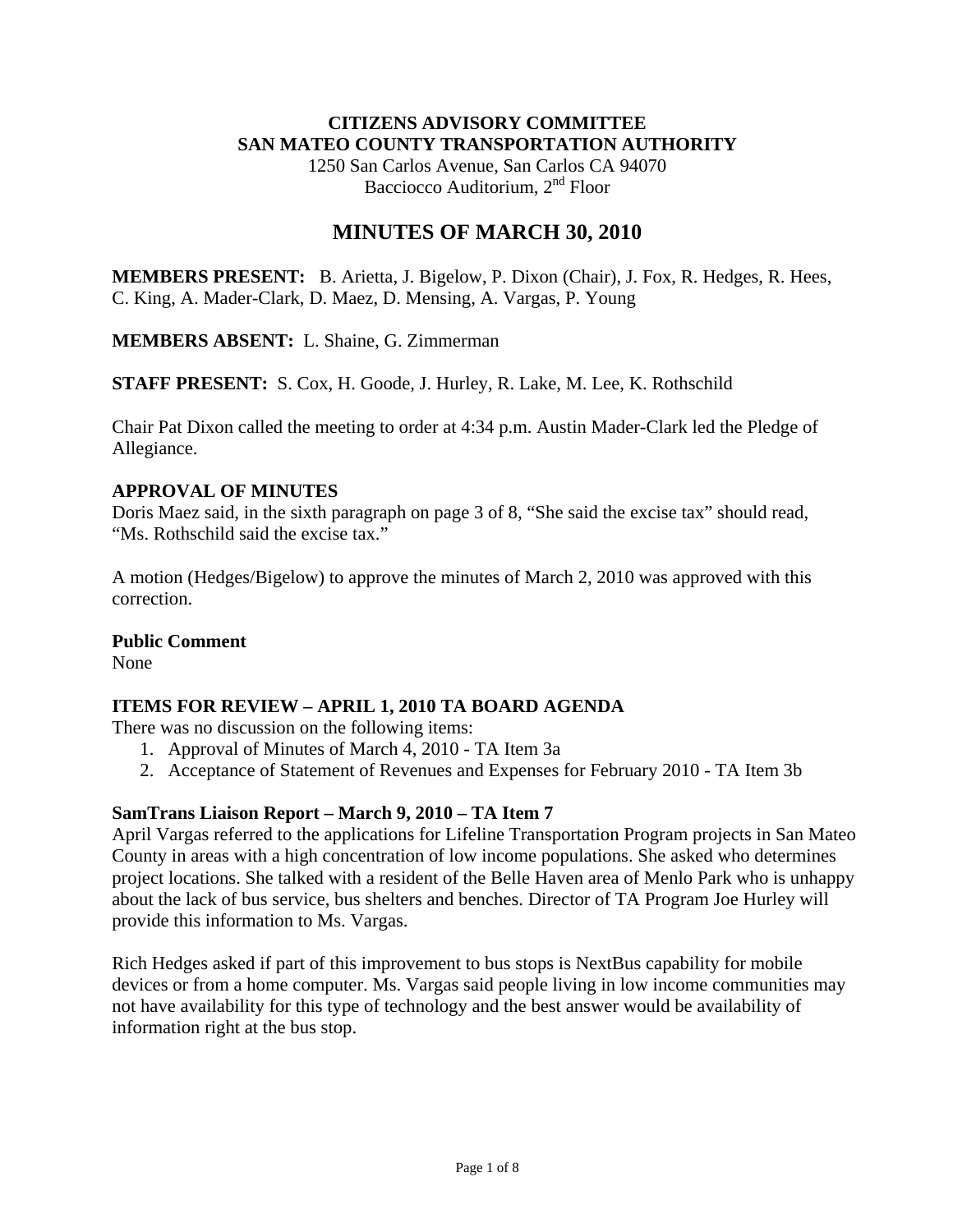### **Authorizing Award of Contracts to Fehr & Peers and HNTB Corporation for On-call Transportation Planning and Program Support for up to \$1,500,000 for a Three-year Term - TA Item 10a**

Executive Officer Planning and Development Marian Lee said \$1.5 million will be shared among three consultants that have been selected to provide on-call services for the Planning and Development department. Wilbur Smith Associates was awarded a contract at the February TA Board meeting. Two additional firms recommended to be approved at the April 1 TA Board meeting are Fehr & Peers and HNTB. Staff is asking the Board to authorize the Executive Director or his designee to administer a contract with Fehr and Peers and HNTB and to exercise up to two one-year options with a total maximum compensation in the amount of \$375,000 for each option term. The one-year options cap will also be shared among the three consultants. All services will be provided on an on-call basis. There is no guarantee of any particular amount of work going to particular consultants.

Randy Hees said there is a similar item on the Joint Powers Board (JPB) agenda and asked if this was a \$3 million contract from the three agencies that make up the San Mateo County Transit District. Ms. Lee replied \$1.5 million is just for the TA. There are separate caps for the JPB and SamTrans. The total combined amount for the JPB, TA and SamTrans is \$7 million.

Mr. Hees asked if this was the report several months ago that had three bids in the works and only one went forward. Ms. Lee said replied yes, and said Fehr & Peers and HNTB were the two bids in the works.

Mr. Hedges asked about HNTB's potential role. Ms. Lee said HNTB has planning consultants that can assist in the preparation of planning documents, such as the highway strategic plan and policy development.

Ms. Vargas said she worked closely with HNTB while on the CAC for the Devil's Slide Tunnel Project and found them to be especially good with constituent services and dealing with members of the public.

Ms. Maez said HNTB is the project engineer for the San Francisco to San Jose High Speed Rail (HSR) segment and Peninsula Rail Program (PRP). Ms. Lee clarified that Wilbur Smith Associates, Fehr & Peers and HNTB will support the TA and SamTrans. However, HNTB will not support the JPB due to an inherent conflict of interest resulting from their contract with HSR and the PRP.

A motion (Hees/Arietta) to support award of contracts to Fehr & Peers and HNTB for on-call transportation planning and program support was approved.

Mr. Hees said there is a high level of comfort with this selection process should be noted to the Board.

# **PROGRAM**

#### **Dumbarton Rail Corridor Project Update – TA Item 11a**

Ms. Lee provided the following details on the project description, status and challenges:

The project extends commuter rail service across the Dumbarton Rail Bridge from Union City in the East Bay to San Francisco and San Jose along the Peninsula during peak commute hours only.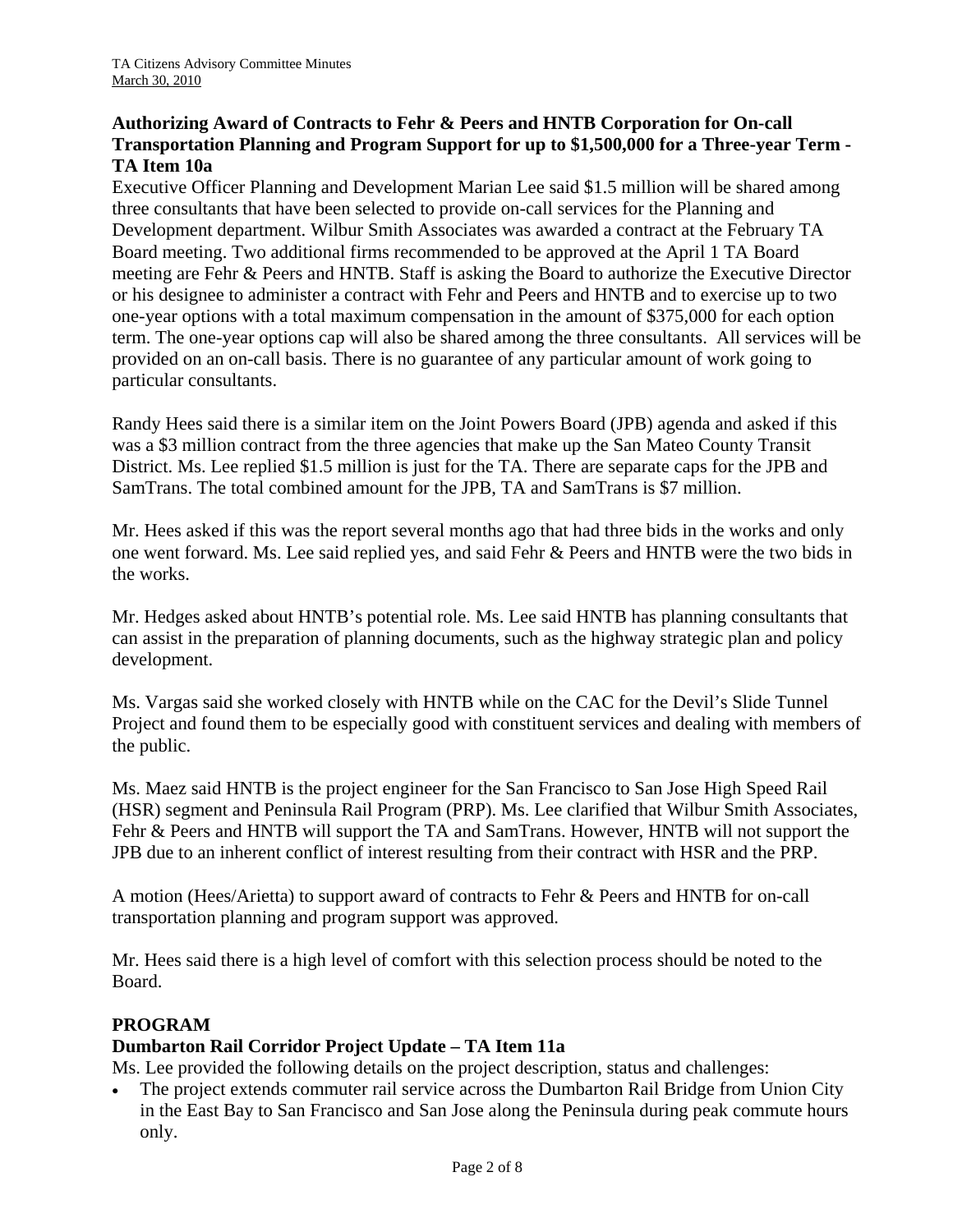- The project involves rehabilitating the Dumbarton rail bridge and activating the rail line and four stations.
- Union City will function as the key intermodal transit center that will provide connections to the Altamont Commuter Express, Capitol Corridor and BART. Three other stations will be located in Centerville, Newark and East Palo Alto/Menlo Park. Caltrain stations will be used when Dumbarton service reaches the Caltrain corridor.
- Funding agencies include the TA, Metropolitan Transportation Commission (MTC), Santa Clara Valley Transportation Authority (VTA), Alameda County Transportation Improvement Authority, Alameda County Congestion Management Agency and the Capitol Corridor Joint Powers Authority.
- Fifteen percent engineering design is complete; the administrative Draft Environment Impact Statement and Environmental Impact Report are complete; technical studies are complete and capital cost estimate and ridership forecast are updated.
- Challenges include funding and ridership.
- Capital cost is \$700 million in 2009 dollars with \$300 million in funding identified. Regional Measure 2 funding of \$91 million was loaned to another project but is to be paid back.
- Ridership is projected at 6,200 average weekday riders in 2035, which is a decline from a previous estimate of 12,000 in 2005 due to fewer commute-direction trips, fewer stops on the Caltrain corridor and changes in the travel demand model.
- The project scope revision analysis and funding plan are scheduled to be completed in 2010 and a schedule linked to HSR and the PRP. The project cannot advance without regional leadership and support. The administrative draft environmental document and public hearings will be finalized in 2011-2012.

Ms. Vargas asked about ridership projection changes in the travel demand model in 2035.

Ms. Lee said staff used VTA's forecast model and there is Federal Transit Administration (FTA) guidance on how many riders are lost if a transfer is added, if you increase travel time. These are called constants and variables that are put into this model and the VTA had to make these modifications to meet FTA guidelines. This variable impacted the decrease in ridership. Ms. Lee said this variable did not have as much impact as the change in the Association of Bay Area Governments (ABAG) projections, which included population and job changes. The other variable that affected ridership was the reduction of stops along the Caltrain corridor.

Barbara Arietta asked if there will be decentralized job centers in 2035. Ms. Lee said the 2005 ridership projections reflected conservative projections due to the economic downturn a few years before. If projections had been used from a few years before 2005, the numbers would have been more robust.

Ms. Vargas asked what support is needed to advance the project. Ms. Lee said it means money and advocacy. There are many projects in the MTC Regional Plan and this project in not near the top of the list for regional priority.

Ms. Vargas said projections indicated the majority of traffic would be coming from the East Bay to the West Bay. She asked if less parking would be needed to get people to BART or Caltrain in the morning. Project Advisor Howard Goode said the objective of this project is to get cars off the Dumbarton Bridge and University Avenue in Palo Alto, get these people on the train and then to their final destination, which will be primarily along the Caltrain corridor. The Dumbarton riders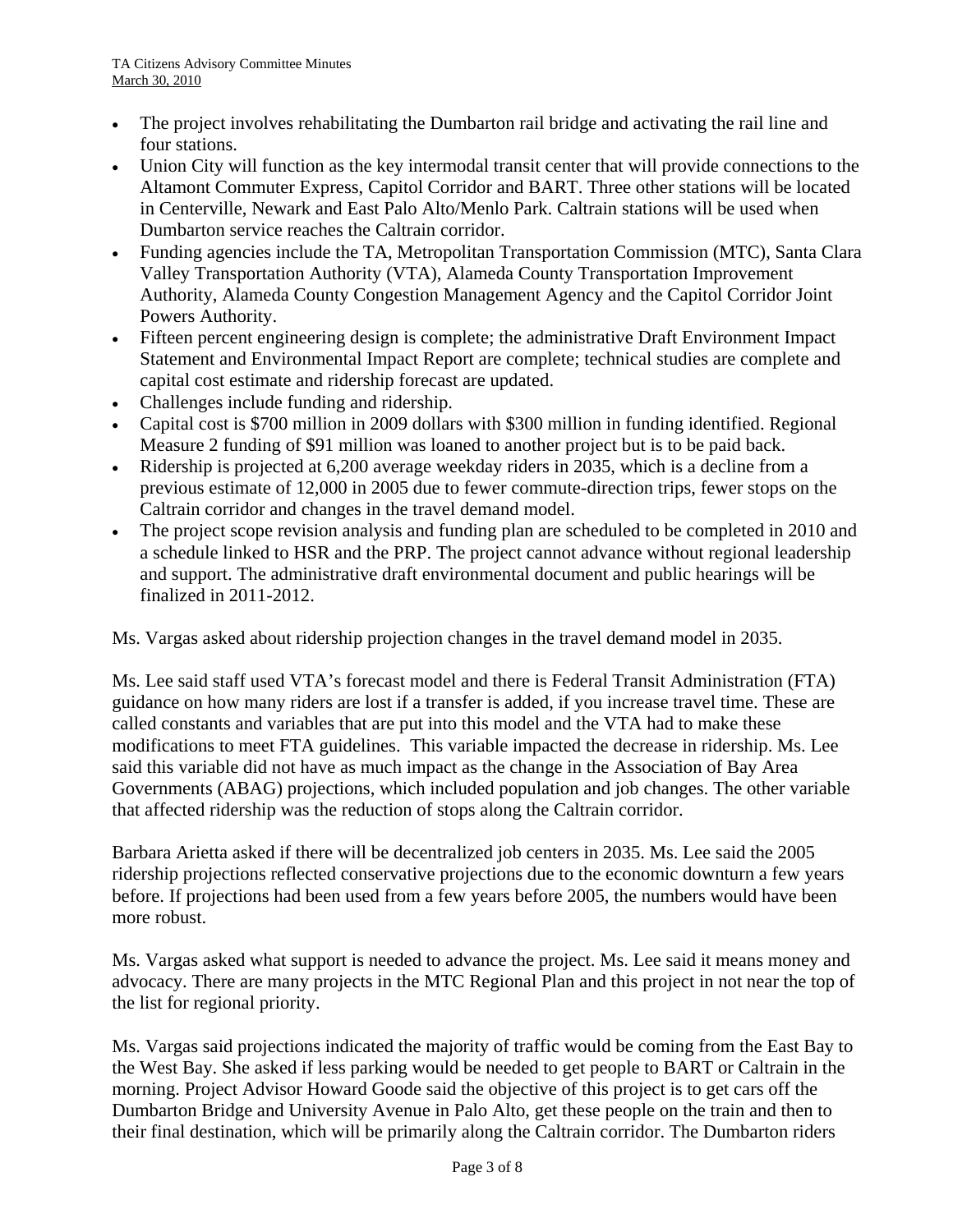will face the exact connection issues as Caltrain riders and this creates an additional reason for shuttles and connecting bus service.

Ms. Vargas asked if the expectation would be for riders to connect to Caltrain to points north and south. Mr. Goode replied yes.

Ms. Maez asked if riders would have to transfer to Caltrain and if the trains would be diesel units. Mr. Goode said, in the basic project description that was used in the environmental document, passengers would not have to transfer because the trains would continue on the Caltrain line both north and south. Mr. Goode said the project defined in the environmental document was dieselpulled gallery cars.

Ms. Maez asked how this would interface with plans for Caltrain electrification. Mr. Goode said HSR may be in the West Bay and the Capitol Corridor and Altamont Corridor are in the East Bay. These are things that have evolved into different services than were assumed six to eight years ago when the project was originally framed. Staff will have to examine this issue in depth.

Ms. Maez asked what will happen at the  $4<sup>th</sup>$  and King Caltrain Station and at the Transbay Terminal. Ms. Lee said when the project was defined the thinking was that even after Caltrain was electrified Caltrain could serve both electrified and diesel trains.

Jim Bigelow said Assemblyman Ted Lempert took State money twenty years ago and came up with a ridership projection, which showed about 4,200 riders a day. Mr. Bigelow said if one takes the number of cars using the Dumbarton Bridge 20 years ago and the number using the bridge today, and then looked at how many cars will be using the bridge in 2035, he could not understand how anyone could come up with 6,000 riders based on traffic loads that will be put on the bridge. He said if you consider transit oriented development along the East and West Bay areas and concentrate jobs near transit, he cannot understand how planners could come up with a lower number of riders. He said this is problematic because a fully funded \$129 million project is now up to \$700 million. Mr. Bigelow said the San Mateo County Transit District owns 11 miles of Dumbarton right of way across the Bay. He said it would be helpful if Caltrain could take some of the assets owned by the agencies that are part of this project, and if the costs increase to \$850 million, Caltrain should add in more of the value of the property for the 11 miles of bridge right of way

Mr. Bigelow said it may turn out with Peninsula Rail Program planning that Dumbarton Rail may not be able to come on to the Caltrain line and there may need to be a transfer station at Redwood Junction.

Mr. Hedges said regional leadership has to fight to get back the \$91 million because the Warm Springs BART Station, which will probably be populated by zero riders because of the closing of the NUMMI Plant, and is in the middle of nowhere with no plans for housing or other structures in the area. He said the focus of transportation in the region now is HSR with Caltrain and BART to connect into all three major airports.

Charles King asked how long it would take and what would it cost to travel from Industrial Parkway in Union City to East Palo Alto. He asked what would happen if a train derailed into the Bay.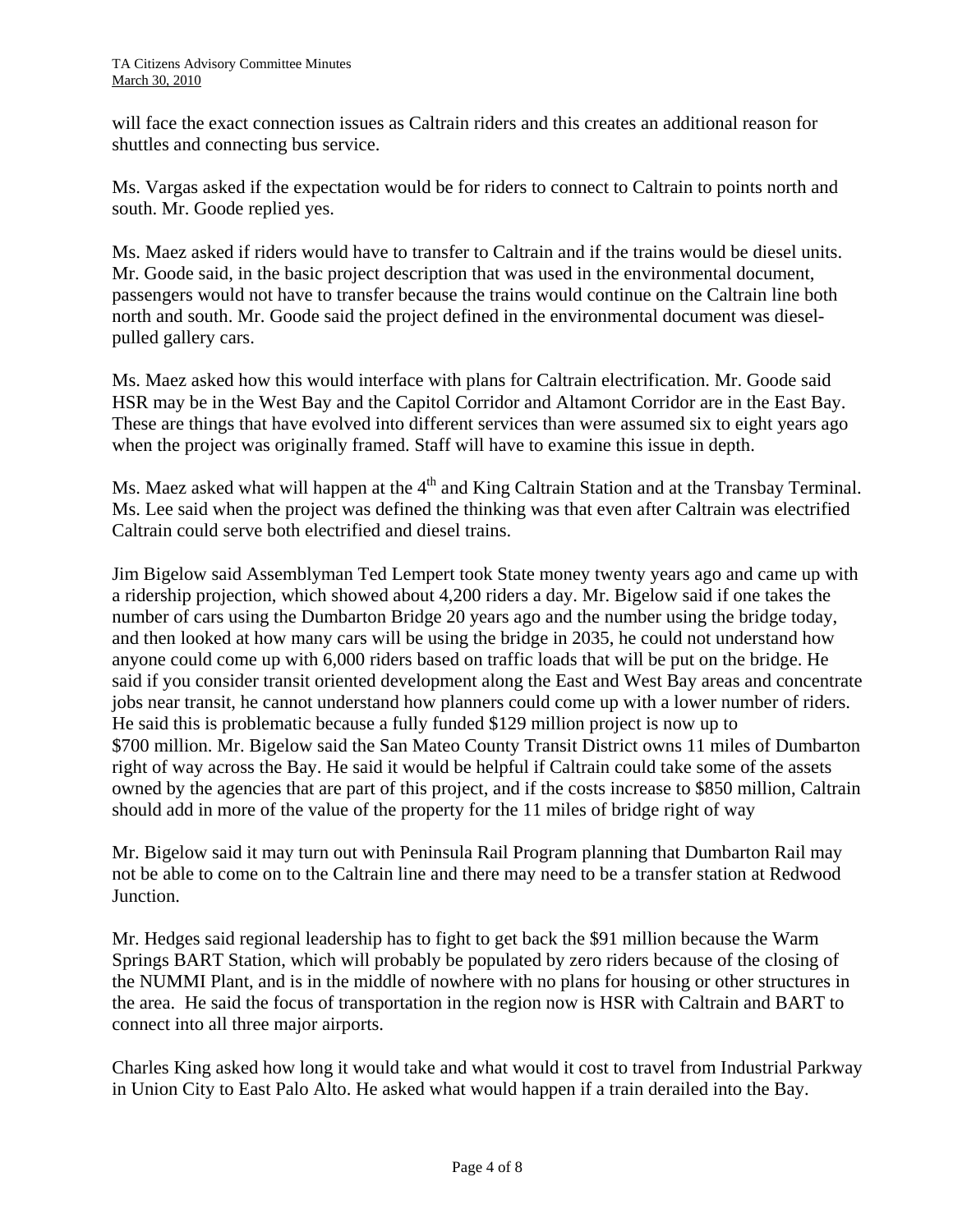Mr. Goode said service and fare structure would be similar to Caltrain service. He said the bridge design is primarily on trestle or on bridge that is enclosed so track is actually set on a roadbed and a derailment would probably result in the train just being off the tracks.

Mr. King was concerned about emergency service to the rail bridge. Mr. Hees said there was a bridge fire 10 years ago and Caltrain brought a special car stationed in East Palo Alto and the fire truck can ride out on the bridge.

Mr. Hees said Caltrain is proposing a waiver with the Federal Railroad Administration (FRA) for non-compliant rolling stock that would work fine on Caltrain tracks, but across the Bay would be on Union Pacific or other tracks with compliant equipment. He asked if the plan was looking at a transfer station in Redwood City rather than running the equipment onto the Caltrain line if it's FRA-compliant and Caltrain is FRA exempt. Ms. Lee said plans for the Caltrain corridor are for both electric and diesel and compliant and non-compliant vehicles.

Mr. Hees said anything that runs beyond Newark has to be FRA-compliant because of track design. He asked if FRA-compliant rolling stock is in the proposal. Ms. Lee said staff will be doing due diligence in re-examining all these variables of the project.

Chair Dixon said she is in favor of HSR coming up the valley and across Dumbarton Rail into Redwood City with a system of dual lines.

Mr. Bigelow asked staff to respond to his comments on ridership projections made 20 years ago. He said Menlo Park is planning for the Dumbarton Station to be a bus terminal and asked if this was in the plan. Ms. Lee said she doesn't have an answer on ridership right now. There will be more congestion than predicted in the project design but one needs to consider the level of service to be provided. The current scope will provide one train per hour in the peak direction only during commute hours and staff will need to look at how service has been scoped out to see if we are tapping into the market and attracting those people. Staff is monitoring this.

Senior Planner Sylvia Cox said she is working with the city of East Palo Alto. The city has received station area planning money from MTC and is doing an analysis on whether a Dumbarton Rail station would work in their city. They are also working with the city of Menlo Park to see if they could find a station location between the two cities, so there is the possibility that there would be an alternate station site for construction.

Mr. Bigelow said Menlo Park has no interest in a rail station and only want a bus transit mode to service three industrial parks. He said the city is on the record, except for one council member, that staff is moving in this direction. He said the Belle Haven area in Menlo Park is underserved and needs better transit service.

Mr. King asked what type of transit work is being done at the four corners area. Ms. Cox said the city of East Palo Alto Planning Department is looking for a bus transit station and possible location somewhere in East Palo Alto. There could be transit oriented development at the new station site and would need some sort of shuttle to the downtown area.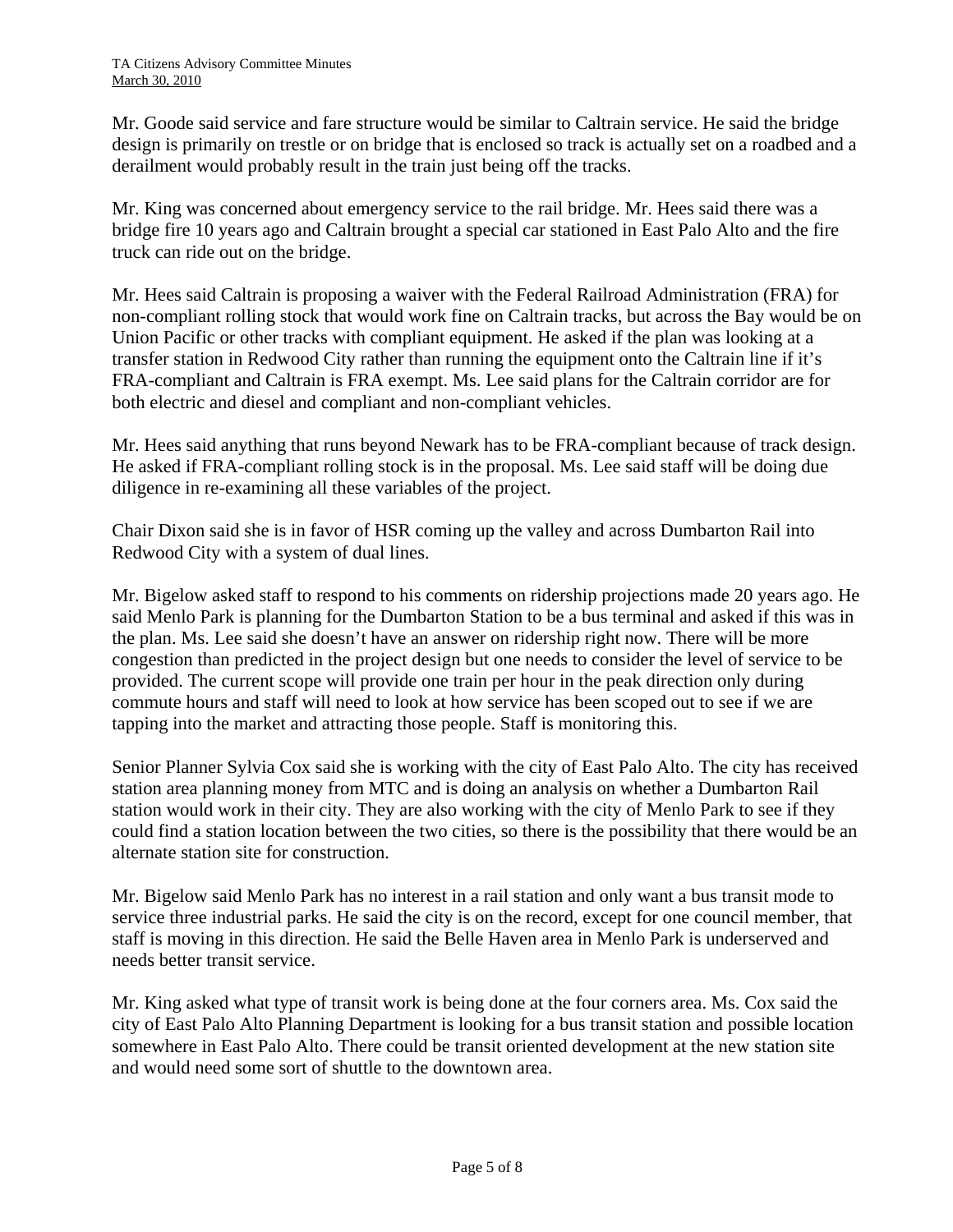### **Update on State and Federal Legislative Program – TA Item 11b**

Government Relations Officer Kim Rothschild reported:

- The TA and Caltrain will be opposing AB 2121, which eliminates funding for HSR. This has not been heard in the Transportation Committee so there is no analysis on the bill.
- The gas tax swap was approved and Caltrain will receive \$5.1 million in July and \$4.5 million more in July 2011. The San Mateo County Transit District will receive \$5.2 million this year and \$4.6 million the next year. This also generates about \$350 million annually for agencies statewide, starting in FY2012.
- Congresswoman Jackie Speier requested FY2011 appropriations of \$500,000 for Caltrain fencing/signage in her district.
- Congresswoman Anna Eshoo is moving forward with appropriations for staff transportation needs for SamTrans and \$500,000 for Caltrain fencing in her district.
- The TA has an appropriations request of \$1 million for the San Bruno Grade Separation Project.
- The appropriation request process will be finalized in October 2010.

Chair Dixon asked if the \$1 million request includes purchasing property that was discussed at the April 1 JPB meeting. Mr. Hurley said the request was not limited to any specific component of the project.

Ms. Vargas asked if Assemblywoman Diane Harkey's motivation behind AB 2121 was because California is fundamentally bankrupt or because she was against HSR. Ms. Rothschild said Assemblywoman Harkey's fact sheet notes her concerns with public school funding and it is not fiscally responsible to incur indebtedness of \$40-60 billion for HSR. Ms. Rothschild said because the bill is new, there hasn't been much opposition or support to-date but she said Palo Alto has hired a lobbyist to track issues like this.

Mr. King asked about AB 2098 (Miller) and how cities like East Palo Alto could take advantage of the second round of stimulus funding because the bill would restrict allocation of the State portion of funds to projects in areas defined as economically distressed. Ms. Rothschild will get information for Mr. King.

Mr. Hedges said Assemblyman Jerry Hill introduced AB 2516, which will attempt to accommodate more people with disabilities within a half-mile of transit and help in travel training efforts, which will relieve the pressure on Redi-Wheels at a cost of \$40 in each direction. Ms. Rothschild said there has not been an analysis on this bill. It has been referred to the Committee on Judiciary because it is more of a housing bill and the TA doesn't address housing issues even though there is a link to transit.

Ms. Rothschild said she would provide CAC members with the staff report of the TA approved legislative program which outlines primary issues concerning budget and transportation funding, transportation program structure, climate change and air quality, PRP and projects delivery.

Mr. Hedges brought up the issue of dense building around major freeway hubs because of the untested levels of particulate matter that can affect the lungs. He said most testing has been limited to areas around ports where environmental justice movements are working.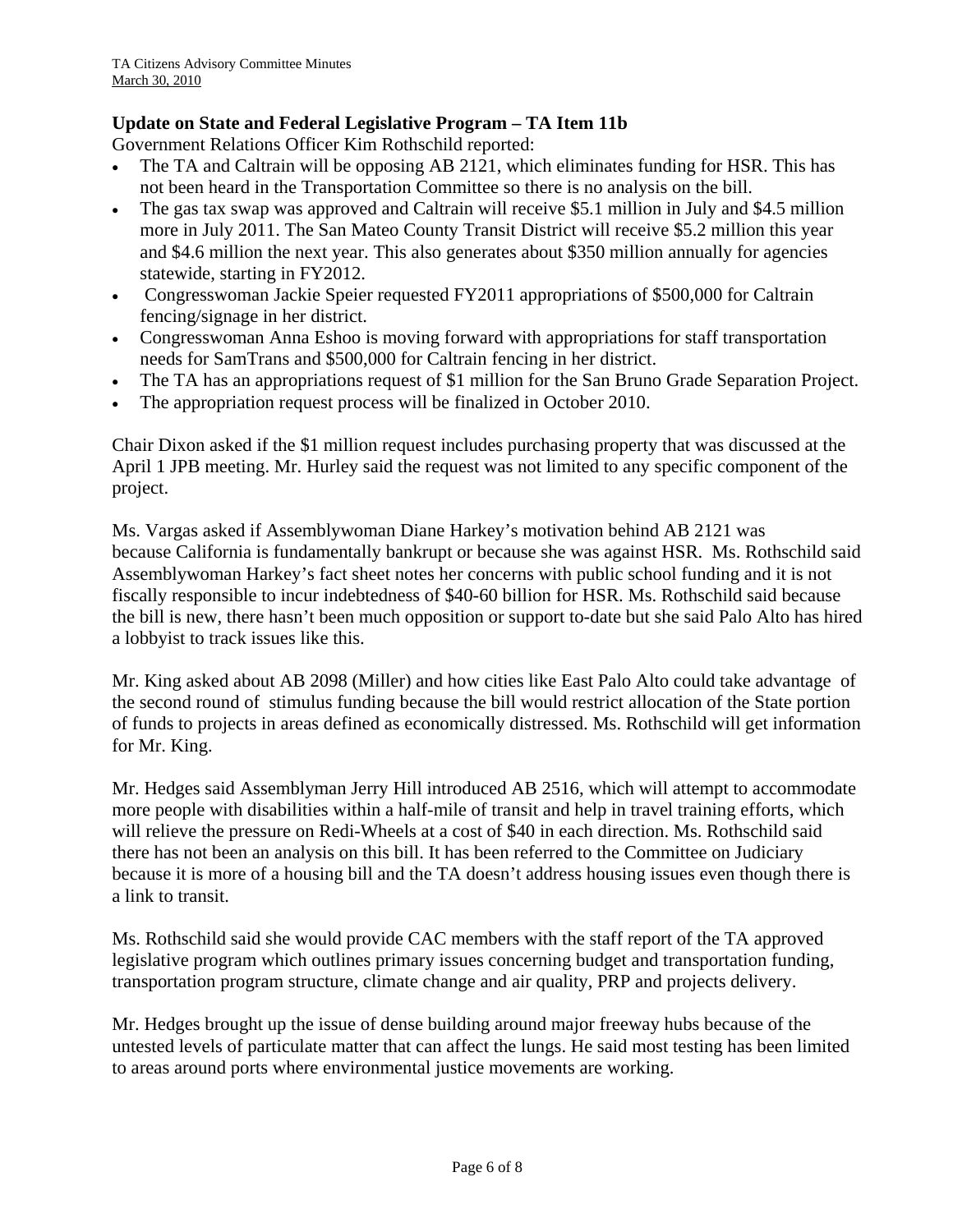### **REPORT OF THE CHAIR – PAT DIXON**

Chair Dixon asked Ms. Arietta to provide an update on outreach for the Calera Parkway Project.

Ms. Arietta said there was some criticism regarding notification of the meeting. She said outreach plans were advertised for three weeks including a news article. Attendees didn't think their questions were answered in-depth; felt certain alternatives were being pushed out of the way and were trying to get information on environmental impacts.

Mr. Hurley said the intent of the meeting was to solicit questions and concerns from the general public and local agencies on what items needed to be included in the draft environmental document. He acknowledged Ms. Arietta's effort in disseminating information about the outreach through newspaper articles in the *Pacifica Tribune* and on the Riptide Web page. Mailings were sent to all people in the locality of the proposed project. The full Pacifica City Council attended the environmental scoping meeting. Earlier concepts considered to address the congestion problems included roundabouts, frontage roads, grade separation and a transit solution, and this information will be included in the draft environmental document under a section titled of alternatives considered but withdrawn from further consideration. The March 19 deadline for comments/concerns to be included in the draft environmental document has been extended indefinitely. Caltrans, the TA and the city of Pacifica will schedule additional public outreach through an information meeting to respond to questions and comments raised at the March  $3<sup>rd</sup>$ environmental scoping meeting.

Mr. Hedges asked what situations were causing the congestion. Ms. Arietta said congestion around Vallemar School or a combination of school and congestion from south of the Devil's Slide area.

#### **REPORT FROM STAFF – JOE HURLEY**

- SamTrans is tasked with acquiring property interests for JPB projects and, at the March SamTrans board meeting, adopted a resolution of necessity to acquire certain properties associated with the San Bruno Grade Separation Project. Since that meeting, two properties have been acquired and the project is moving forward toward the required July 1, 2010, award date.
- The CAC received advanced notification of the call for projects for the local shuttle program, which will begin on April 1. The project timeframe includes solicitation of candidate projects, evaluation/determination and action by the TA Board at the July meeting.

Mr. Hedges asked if the Peninsula Congestion Relief Alliance is involved in the call for projects. Mr. Hurley said he believes they have been consulted. He said the decision was to continue to fund the current shuttle program consistent with the Implementation Plan and additional dollars would be made available for new shuttles through the call for project process.

- The JPB is seeking volunteers for its Bicycle Advisory Committee. Applications are due April 19.
- A groundbreaking celebration will be held for the Belmont bike/pedestrian overcrossing on May 12 at 1 p.m. at the Belmont Sports Complex on the east side of Highway 101. This item came before the TA Board in September 2009 for an allocation of about \$600,000.

Chair Dixon asked about a newspaper article, which discussed laying track for station access.